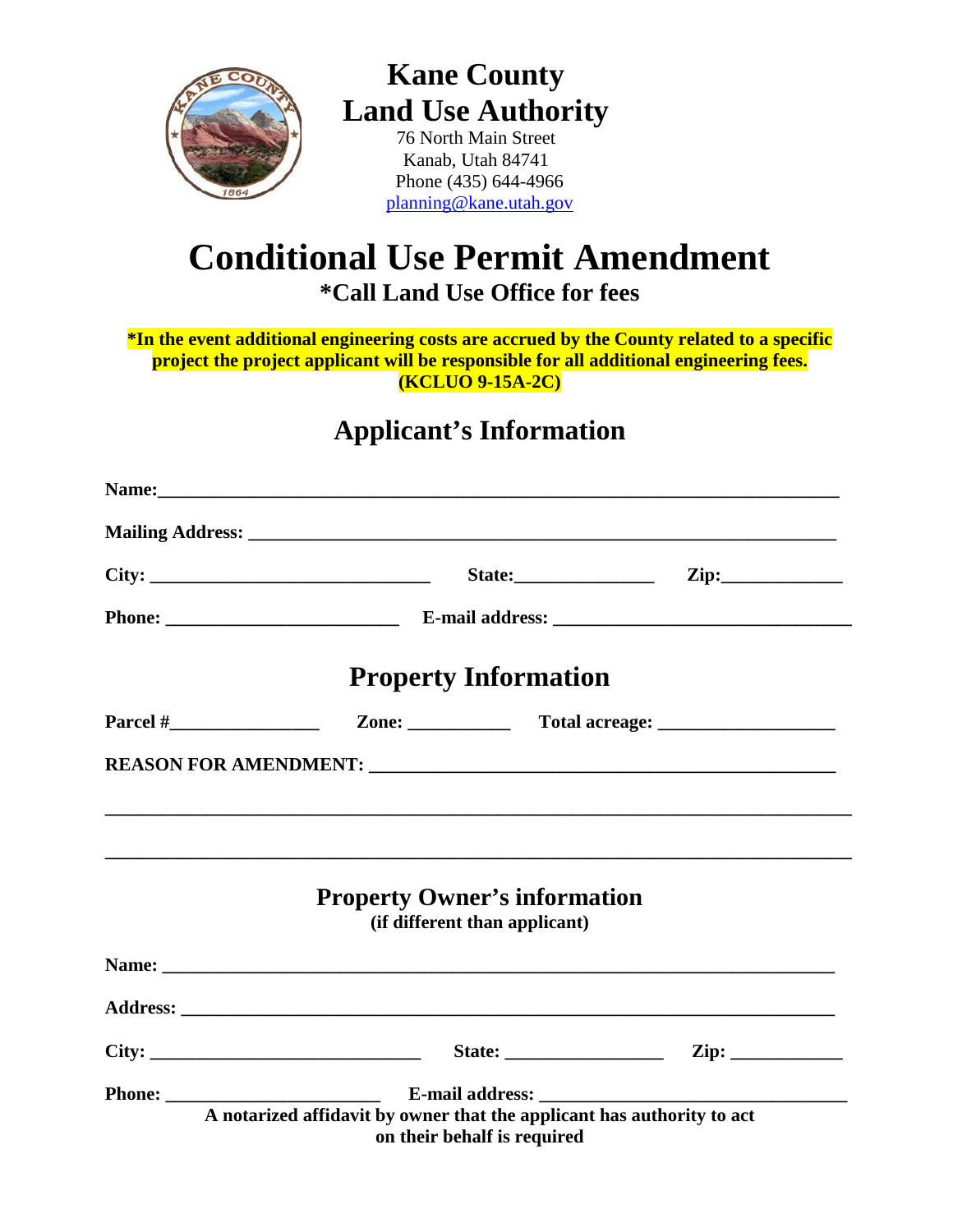There shall be no presumption of approval of any aspect of the process. Each application for a Conditional Use Permit shall have all required submittals before it is accepted as a complete application. It is highly recommended that the applicant or their authorized agent be present at the Planning Commission meeting that the Conditional Use Permit is an agenda item. Electronic appearance is acceptable if prior arrangements are made.

I (We) understand that the Land Use Authority shall not authorize a Conditional Use Permit unless the evidence presented is such as to establish that such use will not, under the circumstances of the particular case, be detrimental to the health, safety or general welfare of persons residing or working in the vicinity, and the proposed use will comply with the regulations and conditions specified in the Kane County Land Use Ordinance for such use. (9-15A-(1-7))

| Signature of owner or applicant                      | Date |  |
|------------------------------------------------------|------|--|
|                                                      |      |  |
| <b>Land Use Authority Action:</b><br>Deny<br>Approve |      |  |
| Planning Commission Chairman                         | Date |  |

## **ARTICLE A. CONDITIONAL U[S](https://www.sterlingcodifiers.com/codebook/getBookData.php?id=&chapter_id=84030&keywords=#84030)ES<sup>®</sup>**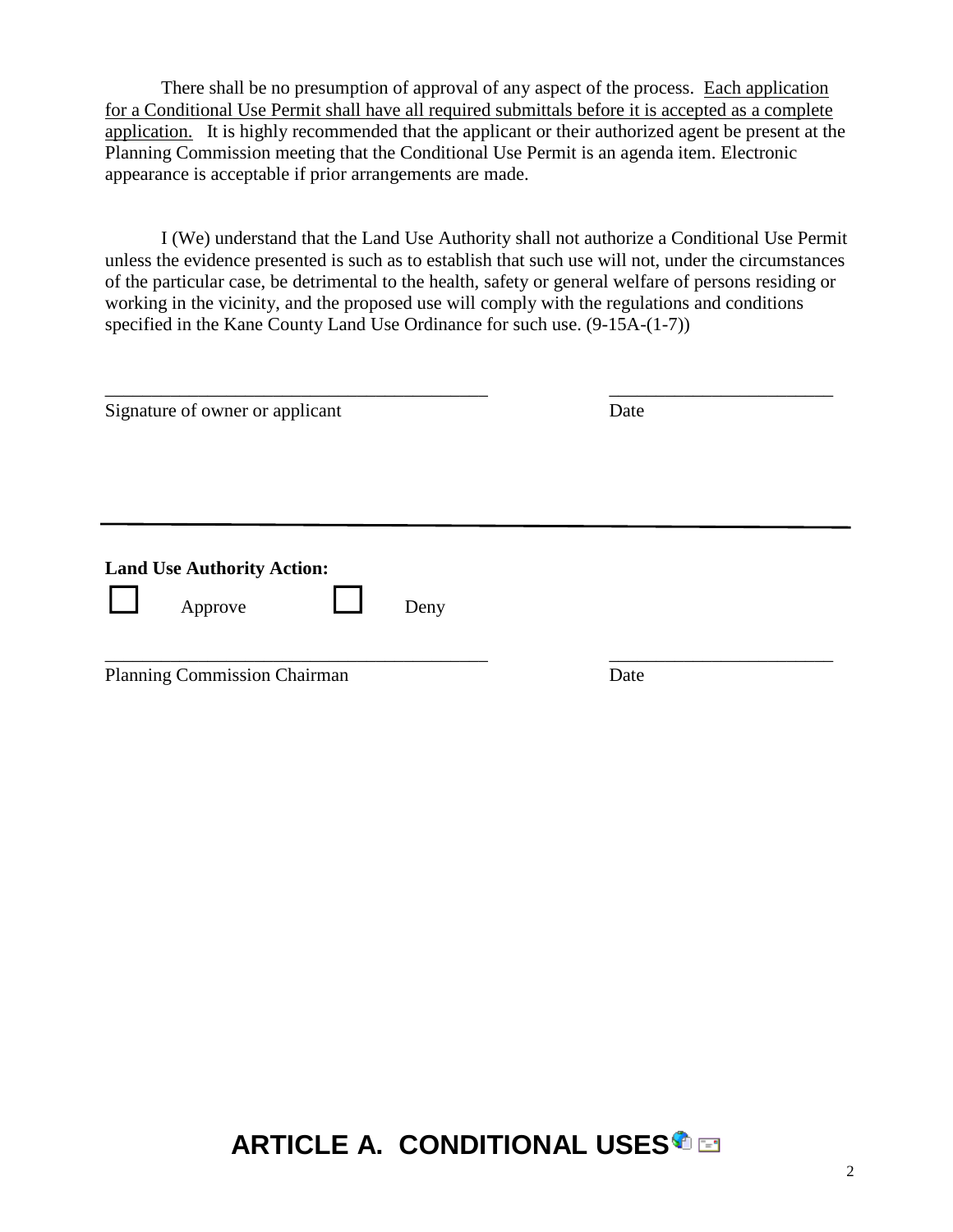**[9-15A-1: PURPOSE:](https://www.sterlingcodifiers.com/codebook/getBookData.php?id=&chapter_id=84030&keywords=#s1317835) [9-15A-2: CONDITIONAL USE PERMIT PROCESS:](https://www.sterlingcodifiers.com/codebook/getBookData.php?id=&chapter_id=84030&keywords=#s1317836) [9-15A-3: APPEALS:](https://www.sterlingcodifiers.com/codebook/getBookData.php?id=&chapter_id=84030&keywords=#s1317837) [9-15A-4: INSPECTION:](https://www.sterlingcodifiers.com/codebook/getBookData.php?id=&chapter_id=84030&keywords=#s1317838) [9-15A-5: TIME LIMIT:](https://www.sterlingcodifiers.com/codebook/getBookData.php?id=&chapter_id=84030&keywords=#s1317839) [9-15A-6: EXPANSION:](https://www.sterlingcodifiers.com/codebook/getBookData.php?id=&chapter_id=84030&keywords=#s1317840) [9-15A-7: REVOCATION:](https://www.sterlingcodifiers.com/codebook/getBookData.php?id=&chapter_id=84030&keywords=#s1317841)**

#### **9-15A-1: PURPOSE[:](https://www.sterlingcodifiers.com/codebook/getBookData.php?id=&chapter_id=84030&keywords=#1317835)**

A conditional use, because of its unique characteristics or potential impact on the County, surrounding neighbors or adjacent land uses, may not be compatible in some areas of Kane County, Utah, or may be compatible only if certain conditions are required that mitigate or eliminate the detrimental impacts. (Ord. 2013-5, 8-12-2013, eff. 8-27-2013)

### **9-15A-2: CONDITIONAL USE PERMIT PROCESS:**

An approved conditional use permit shall be required for each conditional use listed in this title. No building permit, other permit or license shall be issued for a conditional use by any officer or employee of Kane County unless a conditional use permit shall have been approved by the Kane County Land Use Authority. (Ord. 2013-5, 8-12-2013, eff. 8-27-2013)

- A. Application: Application for a conditional use permit shall be made at the Office of the Kane County Land Use Authority on forms provided for that purpose. Return the completed application to the Land Use Authority Administrator twenty one (21) calendar days prior to the next scheduled Planning Commission meeting. The Administrator will schedule the conditional use permit request on the Planning Commission's agenda. (Ord. O-2018-21, 11-26-2018)
- B. Development Plan: The applicant for a conditional use permit shall prepare a site plan of the proposed buildings, fences, landscaping, automobile parking and loading areas, and any other information the Land Use Authority may deem necessary. (Ord. 2013-5, 8-12-2013, eff. 8-27-2013)
- C. Fee: The application for any conditional use permit shall be accompanied by the appropriate fee as determined by the Board of County Commissioners. In the event additional engineering costs are accrued by the County related to a specific project the project applicant will be responsible for all additional engineering fees. (Ord. O-2016-4, 10-15-2018)
- D. Hearing: A public hearing need not be held; however, a hearing may be held when the Land Use Authority shall deem a hearing to be necessary to serve the public interest.
- E. Land Use Authority Action: The Land Use Authority shall approve a conditional use permit if conditions can be imposed to mitigate the reasonably anticipated detrimental effects of the proposed use in accordance with applicable standards. In approving any conditional use permit, the Land Use Authority may impose conditions deemed necessary to protect the public welfare, ensure compatibility with other uses in the vicinity, and ensure that the negative impact of the proposed use on the surrounding uses and public facilities is minimized. These conditions may include the following:
- 1. Assurance that the use will not be detrimental to the health, safety, comfort, order, or general welfare of persons residing or working in the vicinity;
- 2. Assurance the use will: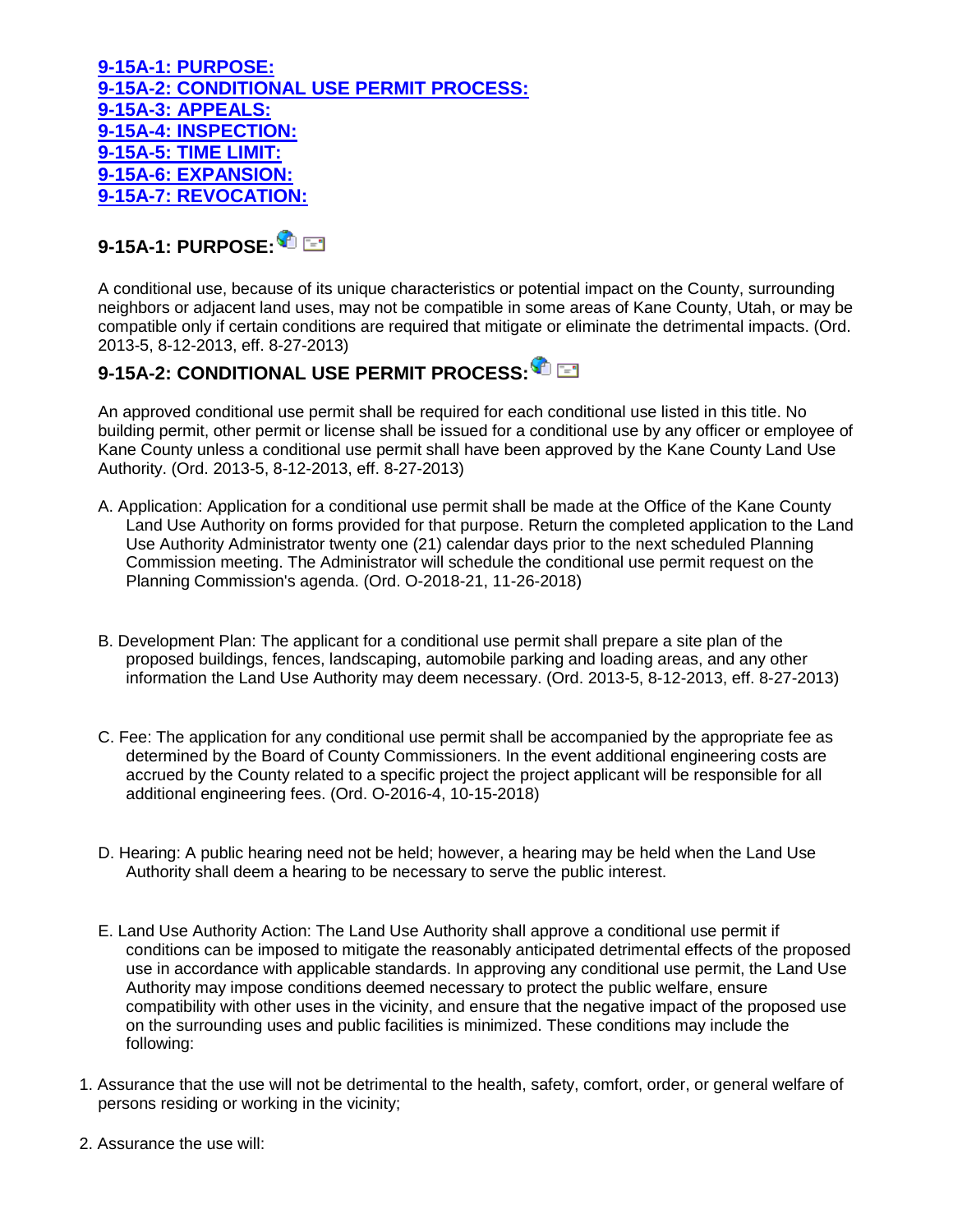- a. Comply with the intent, spirit and regulations of this title and Kane County General Plan;
- b. Make the use harmonious with other neighboring uses in that zone;
- 3. The site size, dimensions, location, topography and access are adequate for the needs of the proposed use, considering the proposed building mass, parking, traffic, noise, vibration, exhaust/emissions, light, glare, erosion, odor, dust, visibility, safety, and aesthetic considerations;
- 4. Evidence that all required public facilities have adequate capacity to serve the proposed conditional use;
- 5. Limiting the hours, days, place and/or manner of operation;
- 6. Requiring size or architectural design features which minimize environmental impacts such as noise, vibration, exhaust/emissions, glare, erosion, odor and/or dust;
- 7. Requiring larger setback areas, lot area, and/or lot depth or width;
- 8. Limiting the building height size or lot coverage, and/or location on the site;
- 9. Designating the size, number, location and/or design of vehicle access points or parking areas;
- 10. Requiring street right-of-way to be dedicated and street(s), sidewalks, curbs, planting strips, pathways, or trails to be improved provided that:
- a. An essential link exists between a legitimate governmental interest and each exaction; and
- b. Each exaction is roughly proportionate, both in nature and extent to the impact of the proposed development;
- 11. Requiring landscaping, screening, drainage, water quality facilities and/or improvements of parking and loading areas;
- 12. Limiting the number, size, location, height and/or lighting of signs;
- 13. Limiting or setting standards for the location, design, and/or intensity of outdoor lighting;
- 14. Requiring berms, screening or landscaping and the establishment of standards for their installation and maintenance;
- 15. Requiring and designating the size, height, location and/or materials for fences;
- 16. Encouraging the protection and preservation of natural features including existing trees, soils, vegetation, watercourses, habitat areas, drainage areas, historic resources, slopes, cultural resources, and/or sensitive lands;
- 17. Requiring the protection and preservation of groundwater recharge areas;
- 18. Limiting noise generation;
- 19. Minimizing environmental impacts to identified wetlands, wildlife habitat, air and water quality, cultural resources, and scenic qualities;
- 20. Requiring turn lane improvements at street intersections when:
- a. An unsafe condition would be created by the development without the improvements; or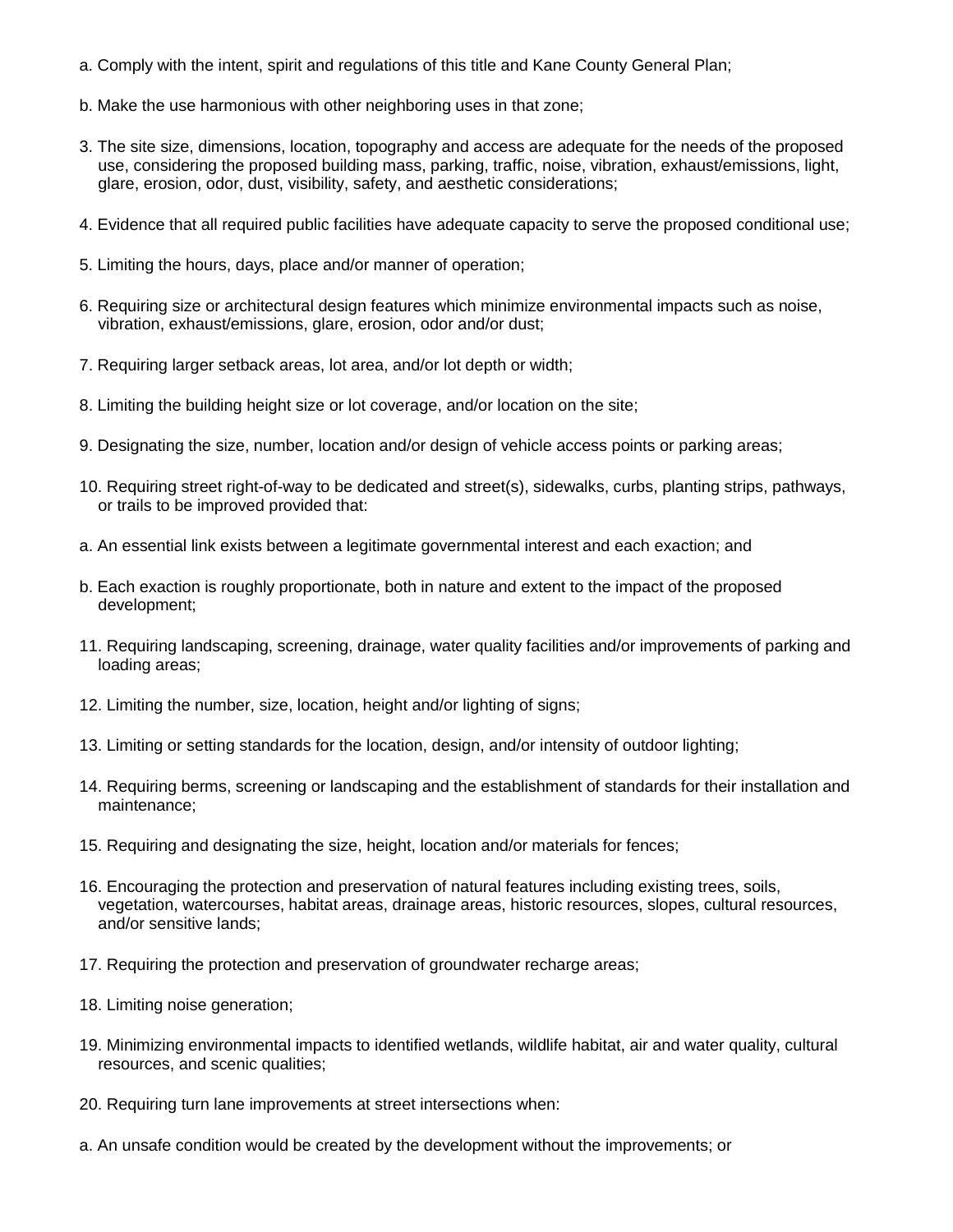- b. The projected increase in traffic generated by the new or expanded use will lower the level of service;
- 21. Providing for emergency access;
- 22. Requiring pedestrian, bicycle and transit circulation, including related facilities, as needed among buildings and related uses on the development site, as well as to adjacent and nearby residential areas, transit stops, neighborhood activity centers, office parks, and industrial parks;
- 23. Requiring approval of septic and of water systems;
- 24. Requiring buildings to be built to specific requirements; (Ord. 2013-5, 8-12-2013, eff. 8-27-2013)
- 25. Cell tower fall zone conditions and setbacks: The minimum lot area for such uses will include all lands within the circumference of the fall zone. If the fall zone requirements cannot be met, they can be mitigated by a hold harmless agreement with the surrounding property owners, the radius of which shall be the height of the tower. All cell towers must adhere to the zone setback requirements; (Ord. O-2019- 4, 3-25-2019)
- 26. Recreation vehicle parks: a) business license required; b) Transient Room Taxes required; c) the use must be consistent with the environmental, commercial, and economical land use purposes stated in the General Plan, as amended; d) an official site plan that clearly demonstrates that the park will not cause unreasonable risks to the safety of persons or property because of vehicular traffic or parking, or other similar unreasonable risks; the existence or need for dedicated turn lanes, pedestrian access, and capacity of the existing streets shall be reviewed; e) RV parks and campgrounds/glamping sites must have State and/or County approved access off a State highway, County B or D road, BLM road or, if off a private road, roads will meet Wild Land Interface Urban Code standards and will require a road maintenance agreement between property owners and easement holders memorializing the mutual understanding that an increased use to the road will result and that proof of easements to property would be required; f) Health Department permit required if over forty (40) RV sites; the Department of Environmental Quality permit is also required for water and waste; g) must comply with Building Department and building permit regulations; h) on-site manager for RV parks and campgrounds; unless the campground is considered a primitive campground; i) requirements for the management and maintenance of facilities is adequate; j) the use shall not result in a situation which will create a need for essential services which cannot be reasonably met by local service providers, including roads and access for emergency vehicles and residents; fire protection; police protection; schools and school busing; drinkable water; sewer; storm drainage; and garbage removal; k) feasibility letters required for services extended to the RV parks and campgrounds to mitigate traffic safety conditions as to not adversely affect the use and surrounding areas; l) emergency access is adequate; m) a plan for fencing, screening, and landscaping to separate the use from adjoining uses and mitigate the potential for conflict in uses is adequate; n) exterior lighting is adequate and does not unduly disturb the surrounding areas; o) exceptions include rural unimproved subdivisions that can only be used for agricultural purposes as defined in Utah State Code 59-2-502; (Ord. O-2017-16, 1-8-2018)
- 27. The conditions in subsection E26 of this section apply for glamp-grounds; limited to seven (7) sites per parcel of land;
- 28. The conditions in subsection E26 of this section apply for campgrounds; limited to seven (7) sites per parcel of land. (Ord. O-2018-6, 7-9-2018)

As part of approving a conditional use permit, Kane County may require that a Traffic Impact Study (TIS) be completed for any development projects where it is deemed necessary. The traffic study shall, at a minimum, incorporate traffic engineering principles and standards as presented in national practices. Additional requirements and investigation may be imposed upon the applicant as necessary. The County shall determine the need and requirements for a traffic impact study. The requirements of the TIS may be expanded, reduced, or altered by the County based on the proposed project being analyzed. (Ord. O-2017-16, 1-8-2018)